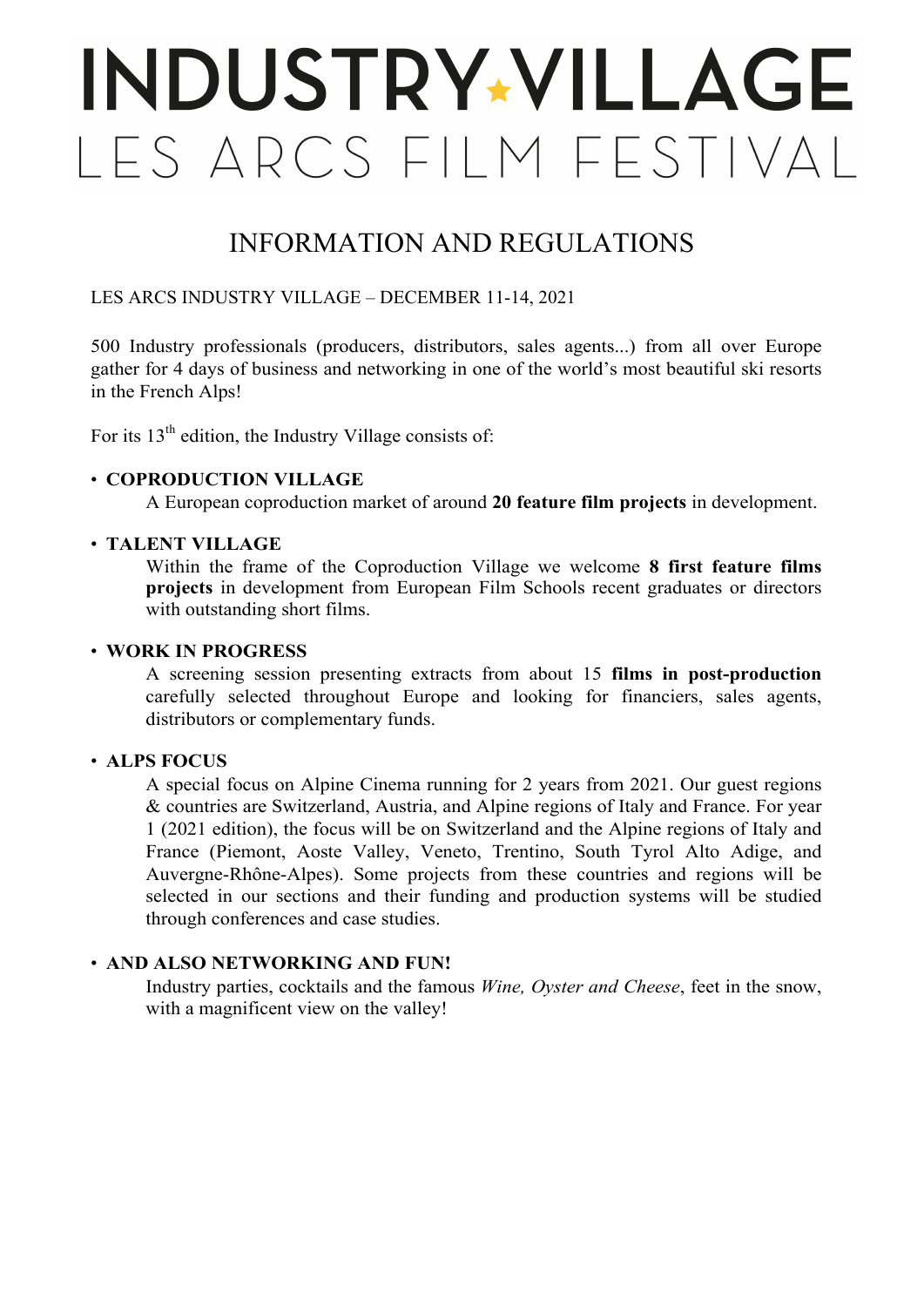## GENERAL RULES FOR APPLICATIONS

#### **COPRODUCTION VILLAGE**

Main criteria for applying:

- the main producer must be European
- live-action, animation or documentary, minimum length of 70min
- the director has already directed films (feature or short) or have a substantial track record in another artistic field
- producer(s) must be looking for additional sources of financing and/or coproducer(s) and for a sales agent

The online application must be done in English, but attachments can be sent **in English or French.**

Mandatory attachments are:

- Long Synopsis (2 to 5 pages)
- Treatment **or** Script
- Financing plan
- Estimated Budget
- Picture (for the representative of the film and the film / check the specs on our application platform)

Among approximately 250 projects received, we select around 20 European feature films in development.

One-to-one meetings and Industry events will be organized to create matchmaking opportunities. Les Arcs team will be there to help.

There are no public pitching sessions. Online catalog of the projects will be available for participants prior to the event. Industry guests make meetings requests to meet the selected projects.

#### **ARTEKINO INTERNATIONAL AWARD**

The projects selected for the Coproduction Market will be eligible for **The Artekino International Award**, worth **6.000 euros in cash.**

#### **WORK IN PROGRESS SESSION**

Main criteria for applying:

- The main producer must be European
- The project is a feature film (live-action, animation or documentary) in post-production (minimum length: 70min)
- The project should have **NO SALES AGENT ATTACHED**
- It must be **the first presentation** of the project in a WIP session

The online application must be done in English, but attachments can be sent in English **or** French.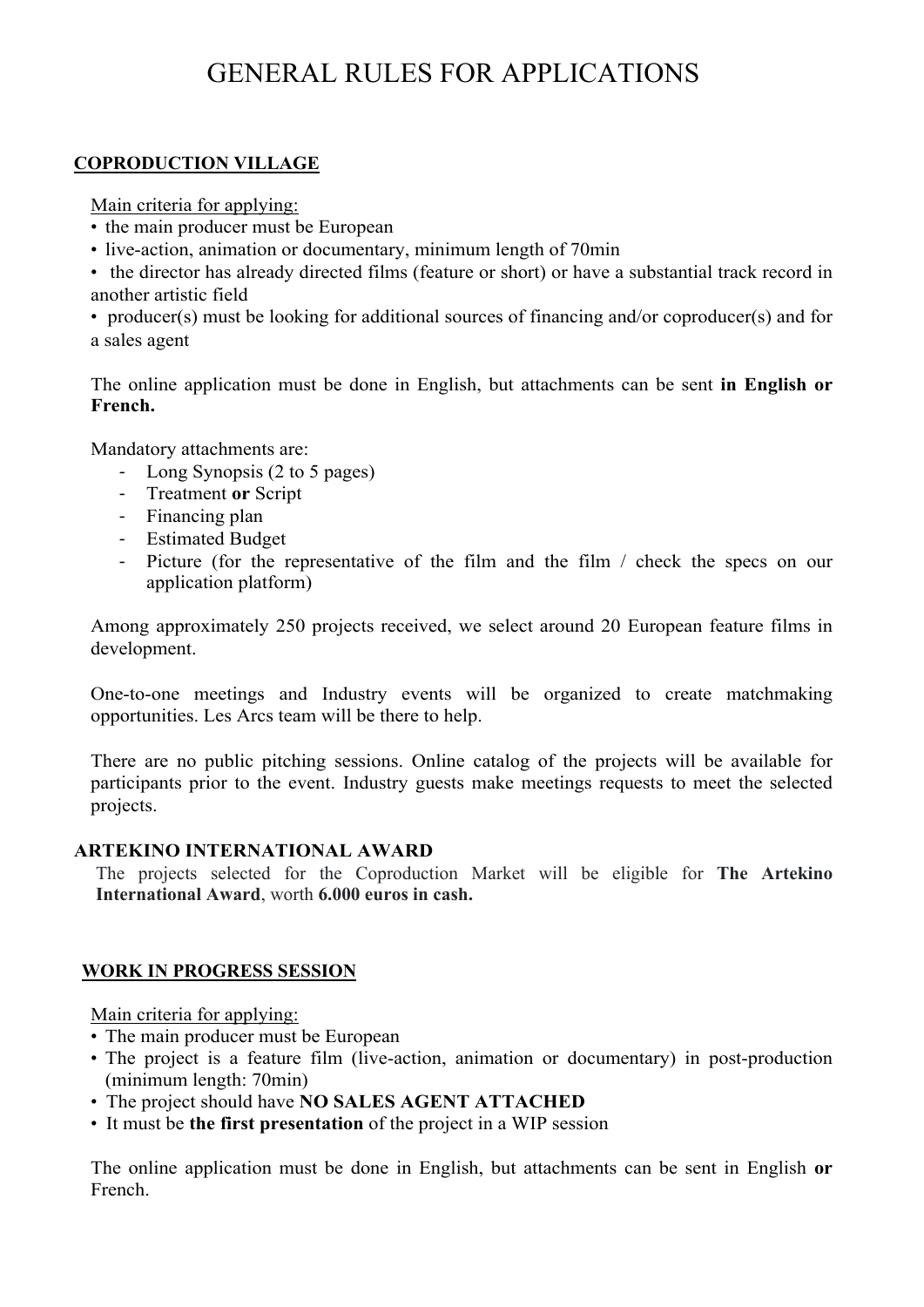Mandatory attachments are:

- Long Synopsis (2 to 5 pages)
- Treatment **or** Script
- Financing plan
- Estimated Budget
- A link to watch a rough cut or a few scenes of the film (10 minutes material minimum)
- Picture (for the representative of the film and the film / check the specs on our application platform)

Excerpts of the selected films (2/3 scenes – maximum 8 minutes per film) will be introduced to the professionals (sales agents, producers, festivals...) by their producer or director and by Frédéric Boyer, Artistic Director of the Festival.

We won't screen teasers.

#### **One-to-one meetings are organized the morning following the screening.**

#### **TITRAFILM AWARD**

The selected work-in-progress projects will be eligible for **The TitraFilm Award**, worth **10.000 euros in image/sound post-production services**.

#### **ALPHAPANDA AUDIENCE ENGAGEMENT AWARD**

For the first time this year we have the pleasure to collaborate with Alphapanda to provide an Audience Engagement Award oriented towards digital film marketing. The company will attribute to one project an award of **5.000€** - composed of 600€ of advertising spend and 4.400€ in-kind to develop a digital marketing strategy and implement a social media campaign around the awarded film's festival premiere. All films participating in the Work in Progress are eligible.

#### **DEADLINE FOR APPLICATIONS**

COPRODUCTION VILLAGE - **September 8th** 2021, at 11:59pm WORK IN PROGRESS - **October 13th** 2021, at 11:59pm